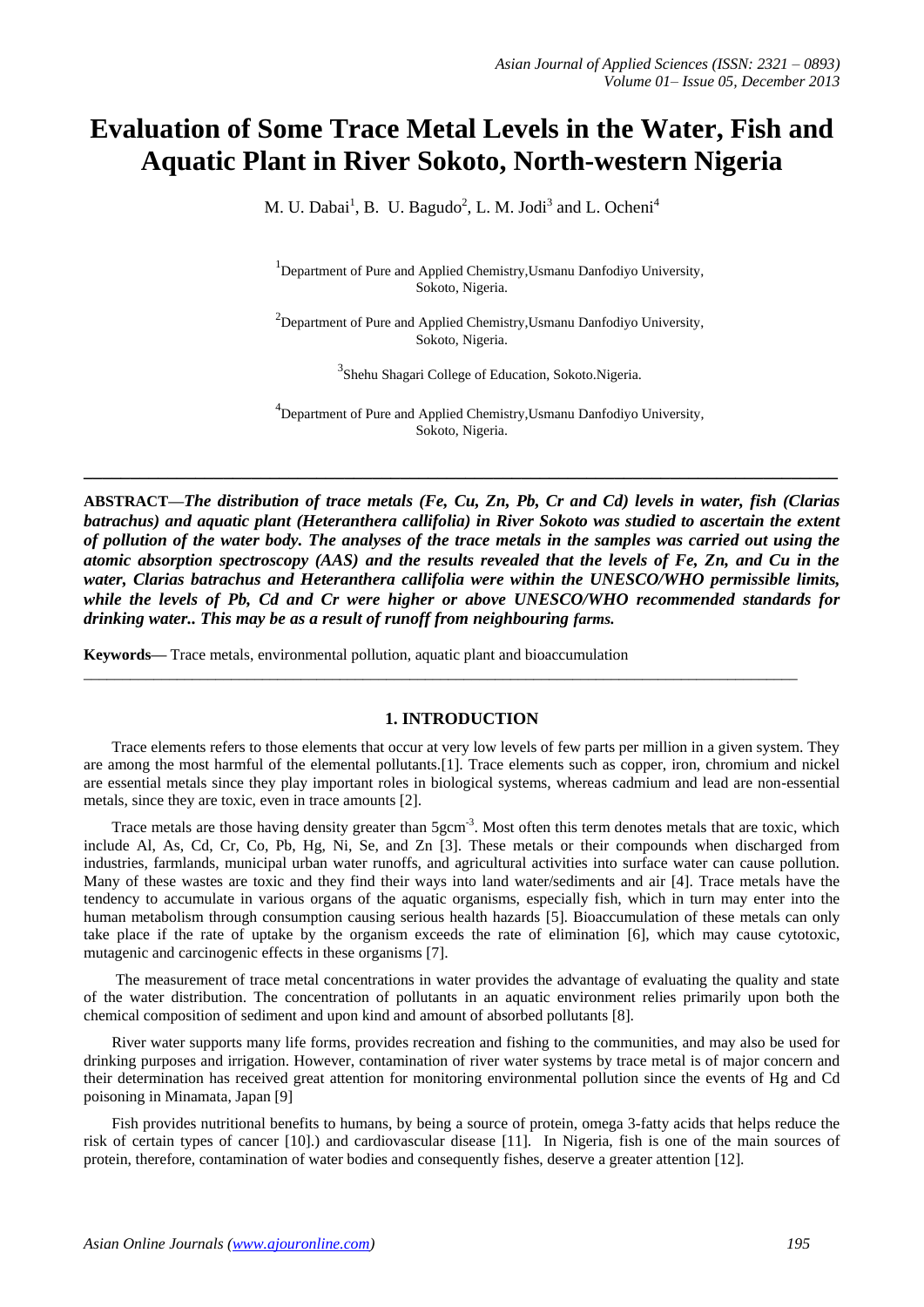Trace metals analysis, therefore, is an important part of environmental pollution studies. When the trace metals are taken above the tolerance limit, they produce unhealthy and intoxicating effects to various terrestrial and aquatic life of which aquatic fauna (e. g. fish), is the most susceptible [13].

# **2. AIM OF THE STUDY**

The assessment of heavy metal levels of surface water, fish (*Clarias batrachus)* and aquatic plant (*Heteranthera callifolia*) in River Sokoto was is the focus of this research and is aimed at assessing and evaluating the water quality of the river.

# **3. MATERIAL AND METHODS**

## **3.1 Sample Collection and Treatment**

The sample containers (2L plastic container with double cap device) were washed properly with detergent, rewashed with (1:4) HNO<sub>3</sub> and rinsed with distilled water until acid free. Water samples were collected from River Sokoto at different (at approximately 100m away from each other ) locations by lowering pre-cleaned plastic containers into the water body  $(20-30$ cm below the surface) at the river bank and subsequently treated by the addition of 1 cm<sup>3</sup> of concentrated  $HNO<sub>3</sub>$  to 100cm<sup>3</sup> of the water sample [14].

Four samples of *Clarias batrachus* (the most common type of fish in the River) were caught using the local trapping method. Each fish was dried in an electric oven at 110°C for 3 hours and allowed to cool to room temperature. These were individually pulverized in a clean mortar with pestle, dried again and stored a polythene bag. The method of Capon as reported by Oze *et al* was adopted for digestion of the fish: 1.0g of pulverized fish was weighed into a 200 cm<sup>3</sup> Kjedahl's flask and then  $10cm^3$  of  $\text{HClO}_4$  and  $100cm^3$  of  $\text{HNO}_3$  were added. The mixture was gently swirled and digested in a fume cupboard until the brown fumes of  $NO<sub>2</sub>$  escaped. The resulting golden yellow solution obtained after 3 hours of digestion was cooled to room temperature and filtered into 50 cm<sup>3</sup> volumetric flask and made up to the mark with 0.7%  $HNO<sub>3</sub>$  solution.[15].

Aquatic plant sample ((*Heteranthera callifolia )* was collected from River Sokoto washed thoroughly and rinsed with distilled water. This was dried and ashed at 450°C followed by treatment with HCl [16].

#### **3.2 Sample Analysis**

The metal concentrations were determined using Atomic Absorption Spectroscopy (Shimadzu AA – 6300 Model) by using specific cathodes for specific metals [17].

All assays were carried out in triplicates and the mean and standard deviation of all the values were determined.

## **4. RESULTS AND DISCUSSION**

# **4.1 Results**

The results of the concentrations of trace metals were summarised in Table1

**Table 1.:** Trace Metal concentration of water, *Clarias batrachus)* and *Heteranthera callifolia*) samples

| <b>Sample</b>                  | <b>Trace Metal Concentration</b> |          |                 |   |            |   |                |          |                |
|--------------------------------|----------------------------------|----------|-----------------|---|------------|---|----------------|----------|----------------|
|                                | Zn                               |          | Cu              |   | Pb         |   | Cr             |          | Cd             |
| Water $(mg/L)$                 | $2.05 \pm 0.32$                  |          | $2.85 \pm 0.53$ |   | $0.38+0.0$ |   | $0.66 \pm 0.4$ |          | $0.04 \pm 0.0$ |
|                                |                                  |          |                 |   |            | 6 |                |          |                |
| $C.$ batrachus( mg/kg)         | $3.48 \pm 1.03$                  |          | $0.32 \pm 0.1$  |   | $0.52+0.0$ |   | $0.68 \pm 0.5$ |          | $0.18 \pm 0.0$ |
|                                |                                  | $\theta$ |                 | 4 |            | 0 |                | $\theta$ |                |
| <i>H. callifolia</i> $(mg/kg)$ | $1.06 \pm 0.38$                  |          | $0.48 \pm 0.22$ |   | $0.25+0.0$ |   | $0.56 \pm 0.4$ |          | $0.27+0.0$     |
|                                |                                  |          |                 |   |            |   |                |          |                |

Data are mean  $\pm$  The Standard Deviation of three replicate results

# **4.2 Discussion**

The summary of the results of the trace metal concentrations in water, fish (*Clarias batrachus*) and aquatic plant (*Heteranthera callifolia* ) samples of river Sokoto were reported in Table 1 above

## **4.2.1 Zinc**

Zinc is an essential nutrient for humans and animals that is necessary for the function of a large number of metalloenzymes, including alcohol dehydrogenase, alkaline phosphatase, carbonic anhydrase, leucine aminopeptidase, and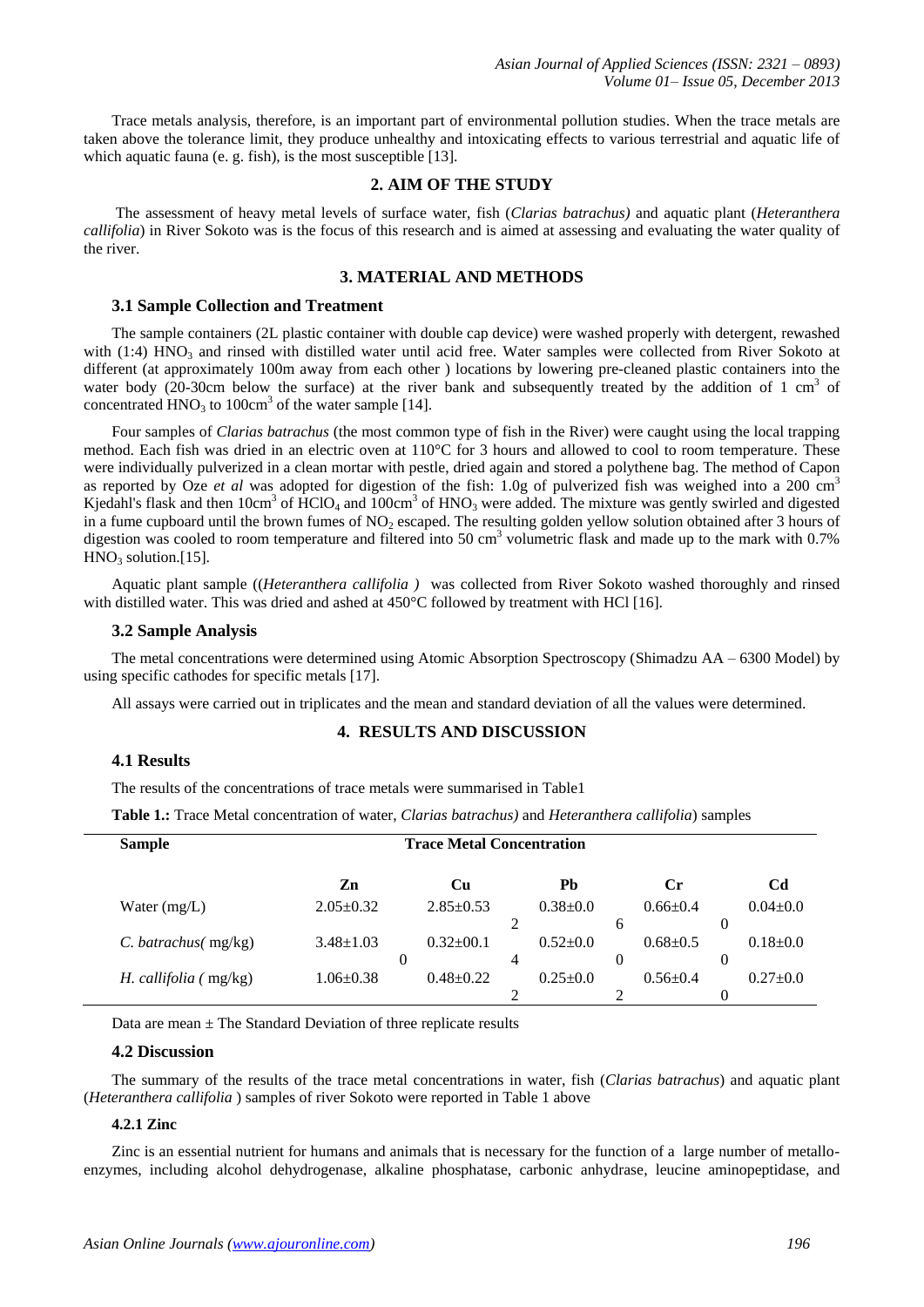superoxide dismutase. Zinc deficiency has been associated with dermatitis, anorexia, growth retardation; poor wound healing, hypogonadism with impaired reproductive capacity. However, zinc as a neurotoxin is able to chelate and deplete the neuronal concentration of the glutathione (GSH), causing neuronal cell death in a dose dependant manner [18].

The concentration of zinc was found to be 2.05±0.32mg/L in the water sample, 3.48±1.03 mg/Kg in the *Clarias batrachus,* and 1.06±0.38mg/Kg in the *Heteranthera callifolia.* High concentration of Zn in the fish than in water or plant could be due to the fact that fishes are notorious for their ability to concentrate heavy metals in their muscles. However, these results were found to be lower than the 3.0 mg/L UNESCO/WHO standard for drinking water, and less than 150 mg/kg UNESCO/WHO standard for fish [19]. Similarly the result was found to be lower than the 6.65mg/L Zn in the fish of the Qua-Iboe river estuary [15]. Despite the widespread use of zinc for domestic purposes such as electroplating, dyeing, etc the values were still within the accepted range. It could be deduced, therefore that the values obtained in this work were not harmful, but further work needs to be carried out before making any conclusive statement.

## **4.2.2 Copper**

The mean concentrations of cupper in the three samples were 2.85±0.53mg/L, 0.32±0.10mg/kg and 0.48±0.02mg/kg for water, fish and plant respectively. The  $0.32\pm00.10$  mg/kg Cu for fish reported in this work was found to be lower than the 10mg/kg UNESCO/WHO standard [19], and also lower than the results reported for the fish samples of Lake Kainji [20]. Copper deficiency, even though rare, is associated with hyperchronic, mycrocytic anaemia resulting from defective haemoglobin synthesis [21]

## **4.2.3 Lead,**

Lead, on the other hand, is known to exert its most significant effect on the nervous system, including motor disturbances, sensory disturbances, the haematotiopic system and the kidney and ultimately, can cause major brain damage [22]. Lead ingestion has been associated with deleterious health effect, including disorder of the central nervous system [23]. The levels of lead in this work were found to be higher than the 0.01mg/L for drinking water but lower than the 1.5mg/kg recommended threshold limit for fish by the UNESCO/WHO standard [19], and also higher than the 17.85mg/L Pb for surface waters from the Niger-Delta [24]. High concentration of lead in a given sample can be from automotive exhaust [25, 26], soldering metals and paints [27], but further work needs to be carried out in order to make a conclusive statement.

## **4.2.4 Chromium**

The acute toxicity of chromium (VI) is due to its strong oxidation properties. After it reaches the blood stream, it damages the kidneys, the liver and blood cells through oxidation reactions, resulting into haemolysis, renal and liver failure. Aggressive dialysis can improve the situation [22]. The mean chromium concentrations in the three samples concentrations were found to be 0.66±0.46mg/L for water, 0.68±0.50mg/L for fish and 0.56±0.42mg/L for the aquatic plant. These concentrations were higher than the UNESCO/WHO threshold limit for chromium in water and fish respectively [19].

# **4.2.5 Cadmium**

Cadmium is a cumulative toxin. Its levels in the body increase over time because of its slow elimination. It accumulates chiefly in the liver and kidneys, causing causes mutations, DNA strand breaks, chromosomal damage, cell transformation and impaired DNA repair in cultured mammalian cells [28]. Cadmium is known to modulate gene expression and signal transduction [29] and is also a known testicular and prostate carcinogen [30]. The levels of cadmium in the samples analyzed were found to be higher than the 0.005mg/L UNESCO/WHO standard [19] for drinking water and lower than the 0.2mg/kg standard for fish. The result reported for fish in this work is higher than those obtained in the fishes of River Rima [12].

At the moment, there is no known direct reported case of metal poisoning arising from consumption of fish from this river but, the increase in the levels of these toxicants could pose potential health hazard for the inhabitants and the environs considering the fact that fish is the cheapest available source of protein.

Sokoto, on the other hand, is not known for many industries that release effluents into its rivers except for the Cement Company of Nigeria(CCNN) Plc which is about 2-3 kilometres from the river. Cement production emits the greatest percentage of particulates, thus, this cement company could also be the source of heavy metals in River Sokoto [20]. Similarly, metals as well as organic contamination could have been associated with runoffs from the cement industry [4]. The accumulation of heavy metals in the tissues of fishes may cause various physiological defects and mortality [31. Bioaccumulation and magnification is capable of leading to toxic level of these metals in fish, even when the exposure is low. The presence of metal pollutant in fresh water is known to disturb the delicate balance of the aquatic ecosystem. Fishes are notorious for their ability to concentrate heavy metals in their muscles and since they play important role in human nutrition, they need to be carefully screened to ensure that unnecessary high level of some toxic trace metals are not being transferred to man through fish consumption [32].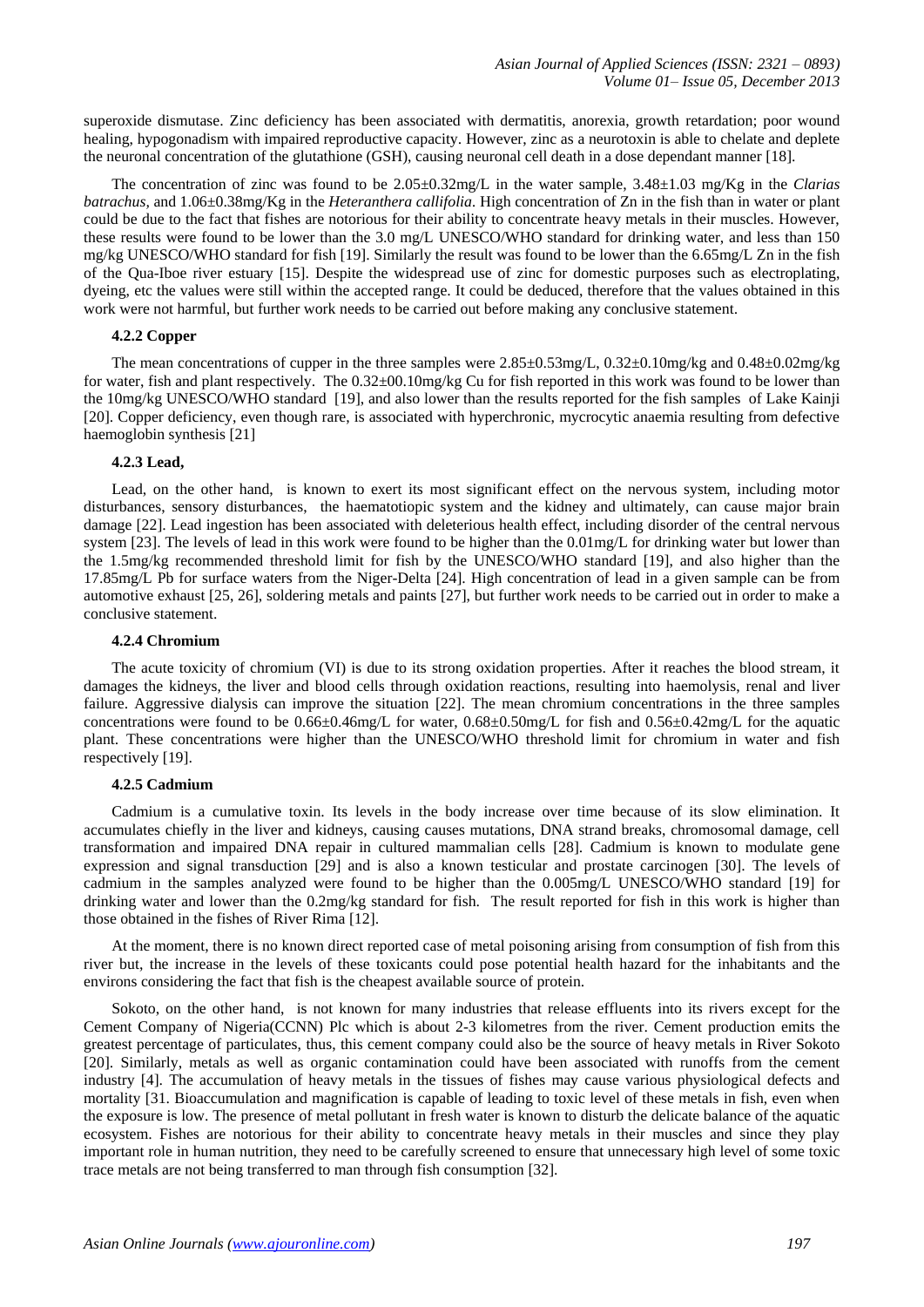The uptake of metal in fishes is influenced by the fish species and various environmental factors such as pH and temperature, while elimination of metal in fish is an active biochemical and physiological process dependent on growth, salinity, age, sex, position relative to shoreline, water depth and pollutant interaction [33].

The characteristic levels of heavy metals in plants vary significantly with plant species and individual metal, hence, the uptake of the metal is dependent on pH, individual metal characteristics and the plant species [33]. Aquatic macrophytes may accumulate great amounts of chemicals, contributing to a nutrient cycling, water quality control, and sediment stability [34]. The levels of trace metals in *Heteranthera callifolia,* shows that there is bioaccumulation of the said metals by the plant from the river. It was also found that, the concentrations of trace metals in *Heteranthera callifolia* were lower than the 100mg/L ( Zn), 10mg/L (Cu) and 0.3mg/L (Pb) reported for aquatic plants by the FAO/WHO (1992) and also lower than the values obtained for *Dryosteris filix max* and *Pennisteum purpureum* of river Ekwulu [33]

# **5. CONCLUSION**

Generally, the trace metal concentrations were high in the fish sample than in water and plant samples for Zn, Pb, and Cr while Zn and Cu were higher in fish than in water sample. The levels of Zn and Cu are within the permissible limits while Pb, Cd and Cr were above the WHO recommended standards for drinking water. Similarly Zn and Cu were lower than the WHO permissible limits for fish, while all the trace metals determined in the aquatic plant were within the permissible limits set by the WHO. The results of the study, therefore, supply valuable information on the metal content in the water, fish and aquatic plant from river Sokoto.

## **6. REFERENCES**

- 1. S.C. Bhatia: Environmental Chemistry. CBS Publishers, New Delhi., Pp. 88-89, 2006.
- 2. C. Fernandes, A. Fontainhas-Fernandes, D. Cabral, M. A. Salgado, Heavy metals in water, sediment and tissues of *Liza saliens* from Esmoriz-Paramos lagoon, *Portugal. Environ. Monit. Assess.*,vol 136, pp 267- 275, 2008.
- 3. J. Rodier, Analysis of Water, Halsted Press, Jerusalem, 1975..
- 4. O. N. Maitera, V. O. Ogbugbuaja,.and J. T. Barminas,: "Determination of trace metal levels in water and sediments of river Benue in Adamawa State, Nigeria", *Journal of Ecology and Natural Environment*, vol. 3, no. 4, pp 149-56, **2011**,.
- 5. D. Puel, N. Zsurger, and J. P. Breittmayer, "Statistical assessment of a sampling pattern for evaluation of changes in mercury and zinc concentrations in *Patella coerulea"*, *Bull. Environ. Contam. Toxicol, vol* 38: 700-706, 1987.
- 6. A. Specie, and J. L.Hamelink, Bioaccumulation: Fundamaentals of aquatic toxicology, methods and application, Henisphere Publishing Corporation, New York, 124-163, 1985.
- 7. T. G. More, R. A. Rajput and N. N. Bandela, "Impact of heavy metals on DNA content in the whole body of freshwater bivalve, *Lamelleiden marginalis"*, *Environ. Sci. Pollut. Res*, vol. 22, pp 605-616, 2003.
- 8. P. A. Chambers, and E. E. Prepas, "Nutrient dynamics in riverbeds: the impact of sewage effluent and aquatic macrophytes", *Wat. Res.* Vol. 28, no. 2, pp 453-464, 1994..
- 9. A. Uzairu, G. F. S. Harrison, M. L. Balarabe, and J. C. Nnaji, Concentration of trace metals in fish and sediment from Kubanni river, Northern Nigeria, Bulletin of the Chemical Society of Ethiopia, vol. 23, no. 1, pp 9-17, 2009.
- 10. P. Terry, P. Lishtenstein, M. Feychting, A. Ahlbom and A. Wolk, "Fatty fish consumption and risk of prostate cancer, *Lancet*, vol. 357, pp 1764-6, 2002,.
- 11. C. La Vecchia, L. Chaatenoud, A. Altieri and A.; Tavari, A. Nutr. Metabol. Cradiov. Dis. 11, 10, 2001,.
- 12. F. W. Abdulrahman, and A. I. Tsafe, "Trace metals composition in fishes from Sokoto Rima river", Proceedings of the 27<sup>th</sup> International Conference of the Chemical Society of Nigeria, pp 219-222, 2004.
- 13. B. J. Matthias, and N. R. Kevern, "Determination of heavy metals in two common fish", *Hydrobilogia*. 46: 207: cited in, 'the Determination of heavy metal pollutants in fish samples from river Kaduna'. *Journal of Chemical Society of Nigeria*, vol. 23, pp 2I-23, 1995.
- 14. J. Mendham, R. C. Denney and M. J. Thomas, Vogel's textbook of quantitative chemical analysis, 6th edition, Pearson Education Ltd, India, p 197, 2002,.
- 15. G. Oze, R Oze, C. Anunuso, C., Ogukwe,.H. Nwanjo, and K. Okorie, "Heavy metal pollution of fish of Qua-Iboe river estuary: Possible implications for neurotoxicity", *Internat Journal of Toxicology,* vol. 3, no. 1, p 55, 2006,
- 16. M. H. Franson, (ed.), Standard methods for examination of water and wastewater. 19<sup>th</sup> Ed. American Public Health Association, Washington, D.C., 159-162, 235, 1995..
- 17. D. C. Gary, H, Henry and E.James, Instrumental Analysis, 1<sup>st</sup> Edition, Allyn and Bacon Inc., London, pp 73-75, 1989.